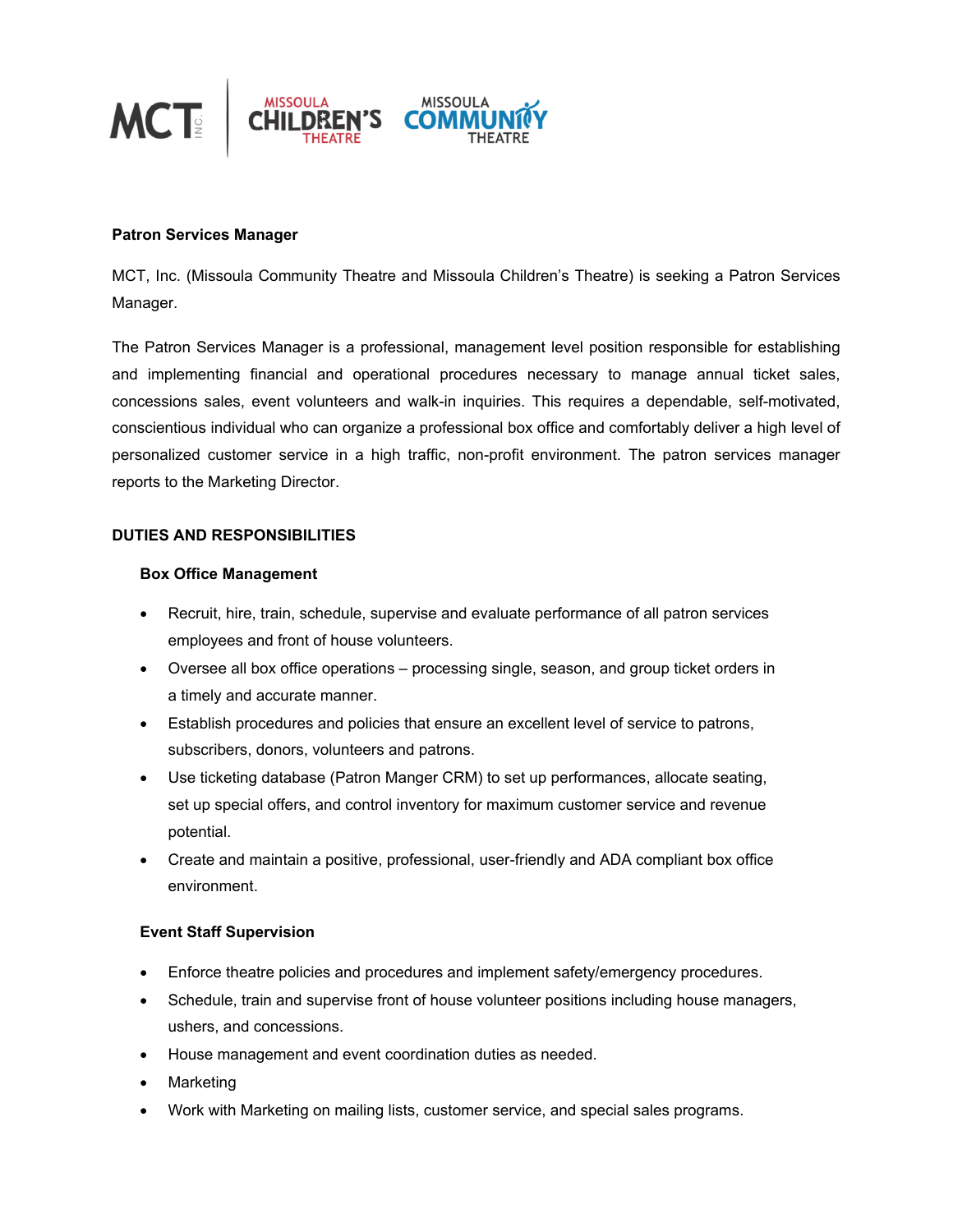Assist with all local marketing efforts including creation of monthly newsletter, facilitating social media, advertising buys, ongoing email campaigns, public relations, and other duties as assigned.

# **Financial Reporting**

- Establish and enforce box office procedures that ensure financial accountability for all staff
- Work closely with Finance Director to ensure all required fiscal requirements be met for tax, auditing, patron and internal reporting and control.
- Create weekly, show, and annual reports for settlement, fiscal control and general box office reporting.

# **EDUCATION AND REQUIREMENTS**

- 2 years management, customer service and staff supervision experience Knowledge of theater.
- Excellent computer skills including Microsoft Office, data base and ticketing systems, Survey Monkey and MailChimp, and WordPress. Knowledge of Patron Manager CRM preferred.
- Works a flexible schedule with some holiday and weekend work required.
- Excellent communication and phone skills
- Positive attitude, Team Player Professional, trustworthy, dependable
- Organized and unflappable able to easily handle several jobs simultaneously
- Creative problem solver able to work well with minimal supervision

## **COMPENSATION**

\$37 – 40K DOE. This full-time position includes excellent benefits, including vacation, vision, and health/dental.

## **ACCOUNTABILITY**

Successful achievement in this job will include patron satisfaction, meeting/exceeding sales goals, accuracy in reporting, error-free use of the ticketing system, performance excellence of box office team and positive, professional relationships with all MCT Staff – home and tour.

## **TO APPLY**

Position to be filled by late August. For consideration, please forward a cover letter and resume with salary requirement in confidence by Friday, July 10, 2022 to: Victoria Larson: vlarson@MCTinc.org *No phone calls please*.